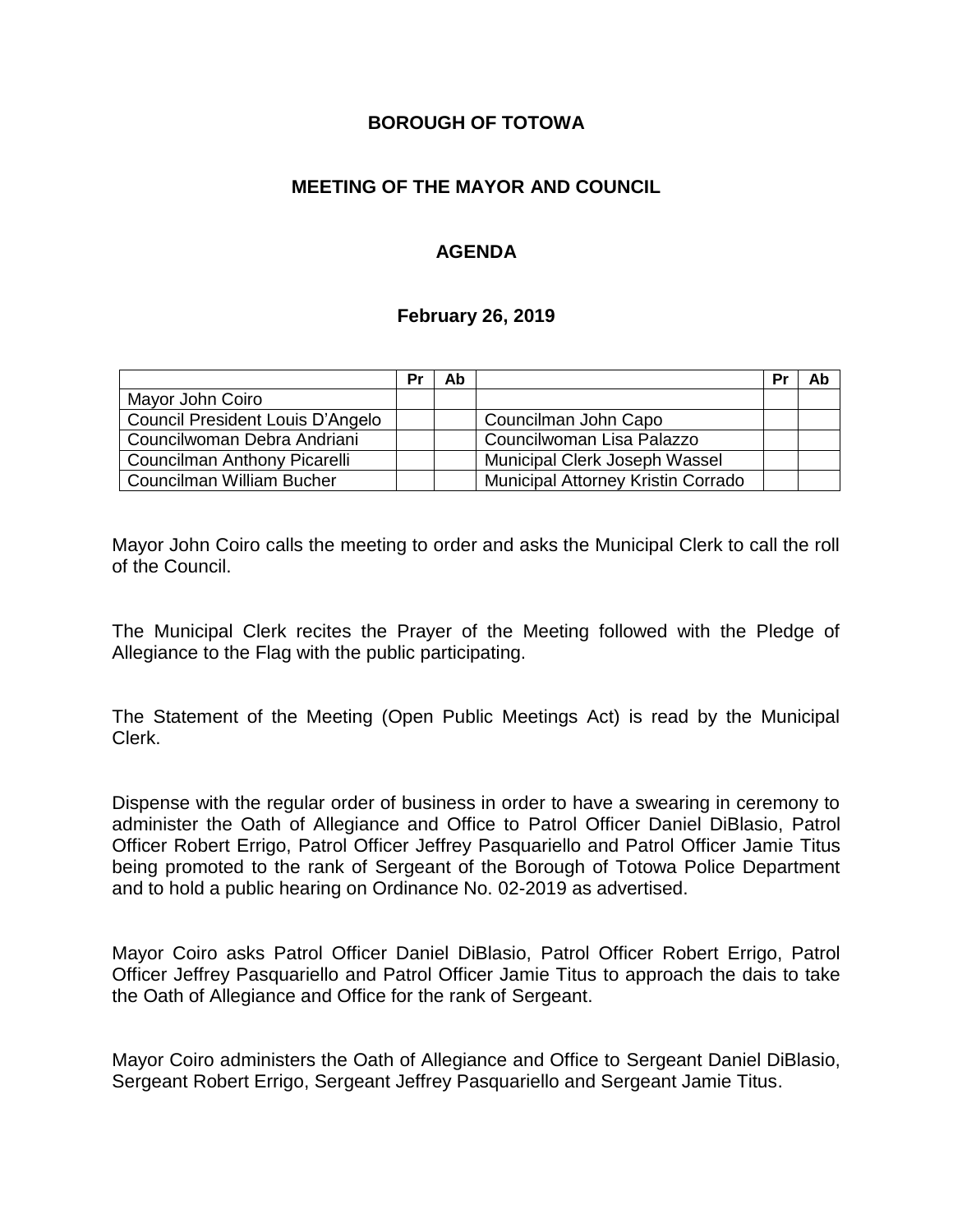A badge symbolic to the rank of Sergeant is presented to Sergeant Daniel DiBlasio, Sergeant Robert Errigo, Sergeant Jeffrey Pasquariello and Sergeant Jamie Titus by Police Chief Robert Coyle.

Congratulations are extended to Sergeant Daniel DiBlasio, Sergeant Robert Errigo, Sergeant Jeffrey Pasquariello and Sergeant Jamie Titus.

Recess.

The Municipal Clerk announces that Ordinance No. 02-2019 has been advertised for public hearing for Tuesday, February 26, 2019.

The Municipal Clerk reads the legal notice and the title of Ordinance No. 02-2019 (Zoning Map and Schedules).

Open public hearing.

Mayor Coiro asks if any citizens wish to be heard on Ordinance No. 02-2019.

**CITIZENS HEARD:**

Close public hearing.

The Municipal Clerk reads Ordinance No. 02-2019 by title.

Adopt Ordinance No. 02-2019.

Revert to the regular order of business.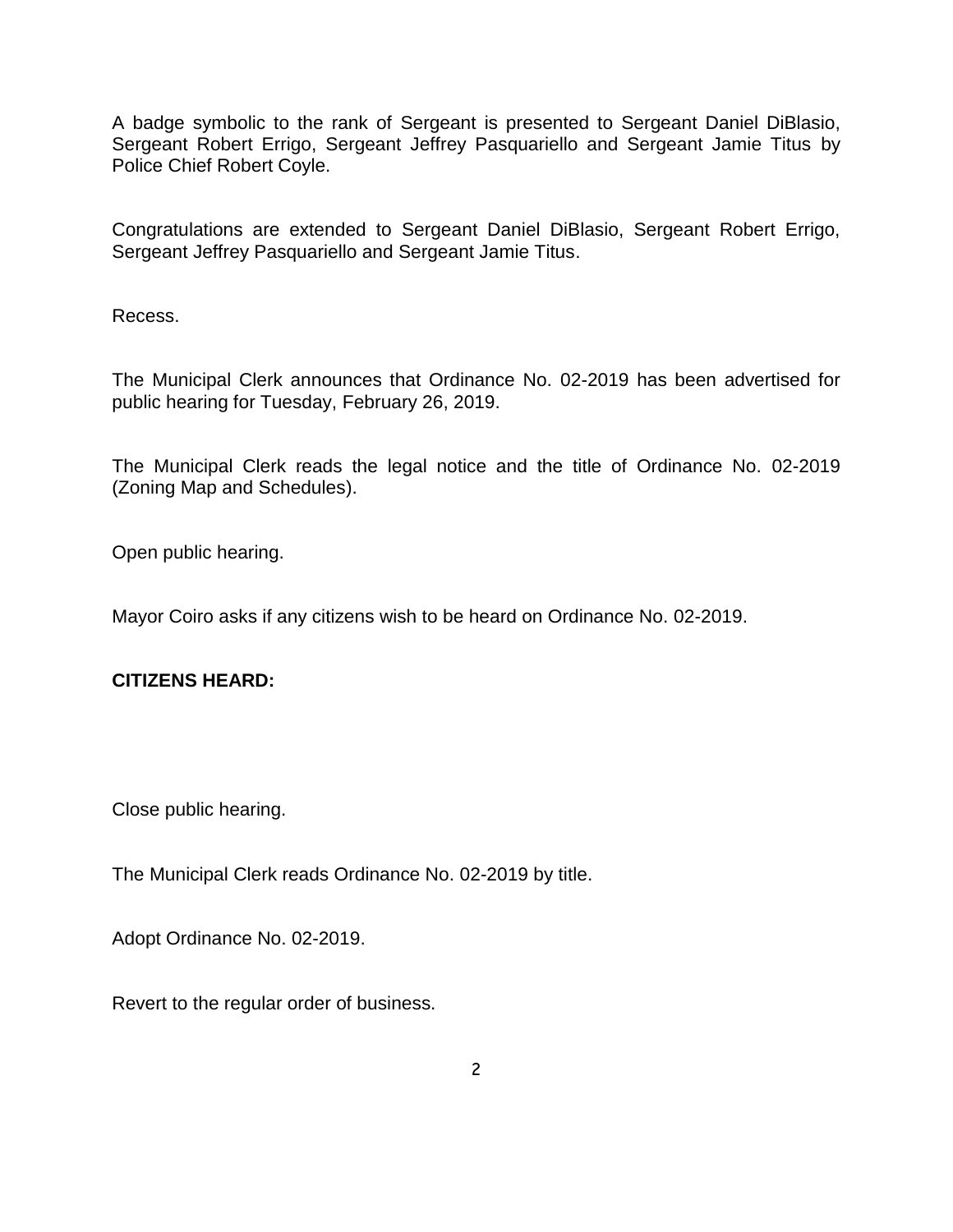Report from Members of the Council, Municipal Clerk and Municipal Attorney.

**CITIZENS HEARD:**

Minutes of the Mayor and Council for the meeting of February 12, 2019.

# **COMMITTEE ON FINANCE: PICARELLI, D'ANGELO, CAPO.**

Resolution No. 2019-05 for the payment of bills.

Resolution authorizing the Treasurer to issue refunds to various property owners due to overpayment of 1<sup>st</sup> Quarter 2019 taxes.

Resolution Authorizing Tax Lien Refund For The Property Identified As 28 Norwood Terrace, Block 123, Lot 10.

# **COMMITTEE ON PUBLIC SAFETY: D'ANGELO, CAPO, BUCHER.**

Payment of an additional contribution to the Borough Of Totowa First Aid Squad, Inc. in the amount of \$9,236.00 for their 2018 TSAP.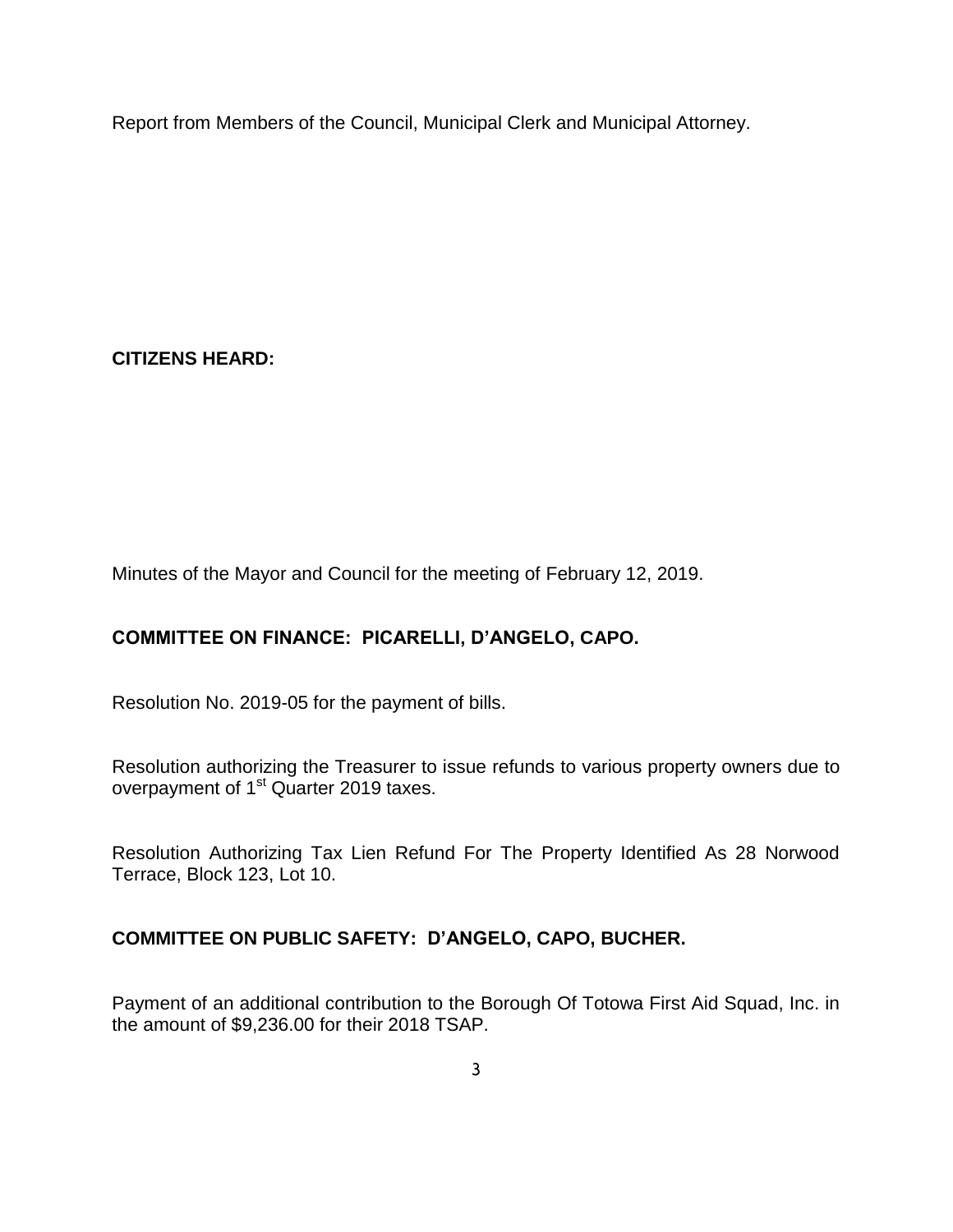## **COMMITTEE ON PUBLIC WORKS: BUCHER, PALAZZO, PICARELLI.**

Resolution Granting To The County Of Passaic A Performance Bond For Work Performed On A Passaic County Highway.

Recommendation of DPW Superintendent Jim Niland for a grade increase for DPW Laborer Michael Baron from Grade 1-B to Grade 1-A.

## **COMMITTEE ON ENG. & PUB. PROPERTY: CAPO, ANDRIANI, D'ANGELO.**

Resolution authorizing the application to the Passaic County Community Development Block Grant Program for the rehabilitation of the Borough's Sanitary Sewer Main on Boyle Avenue between Totowa Road and Franklin Place.

Resolution In Support Of The Federal Fair Housing Law And New Jersey Law Against Discrimination.

Letter from Murph's Tavern inviting the Mayor and Council to attend their annual celebration in honor of St. Patrick's Day on Sunday, March 17, 2019 and requesting permission to have Rosengren Avenue closed from Totowa Road to Union Boulevard on Friday, March 15, 2019, Saturday, March 16, 2019 and Sunday, March 17, 2019 from 12:00 p.m. to 2:00 a.m.

Street Closing Authorized By The Mayor.

### **COMMITTEE ON LIAISON & INSPECTION: ANDRIANI, BUCHER, PALAZZO.**

Resolution Authorizing An Amendment To The Redevelopment Agreement Dated June 15, 2017 Between The Borough Of Totowa And NJDC Urban Renewal, LLC.

Resolution Authorizing Contract For Geese Control Services For 2019.